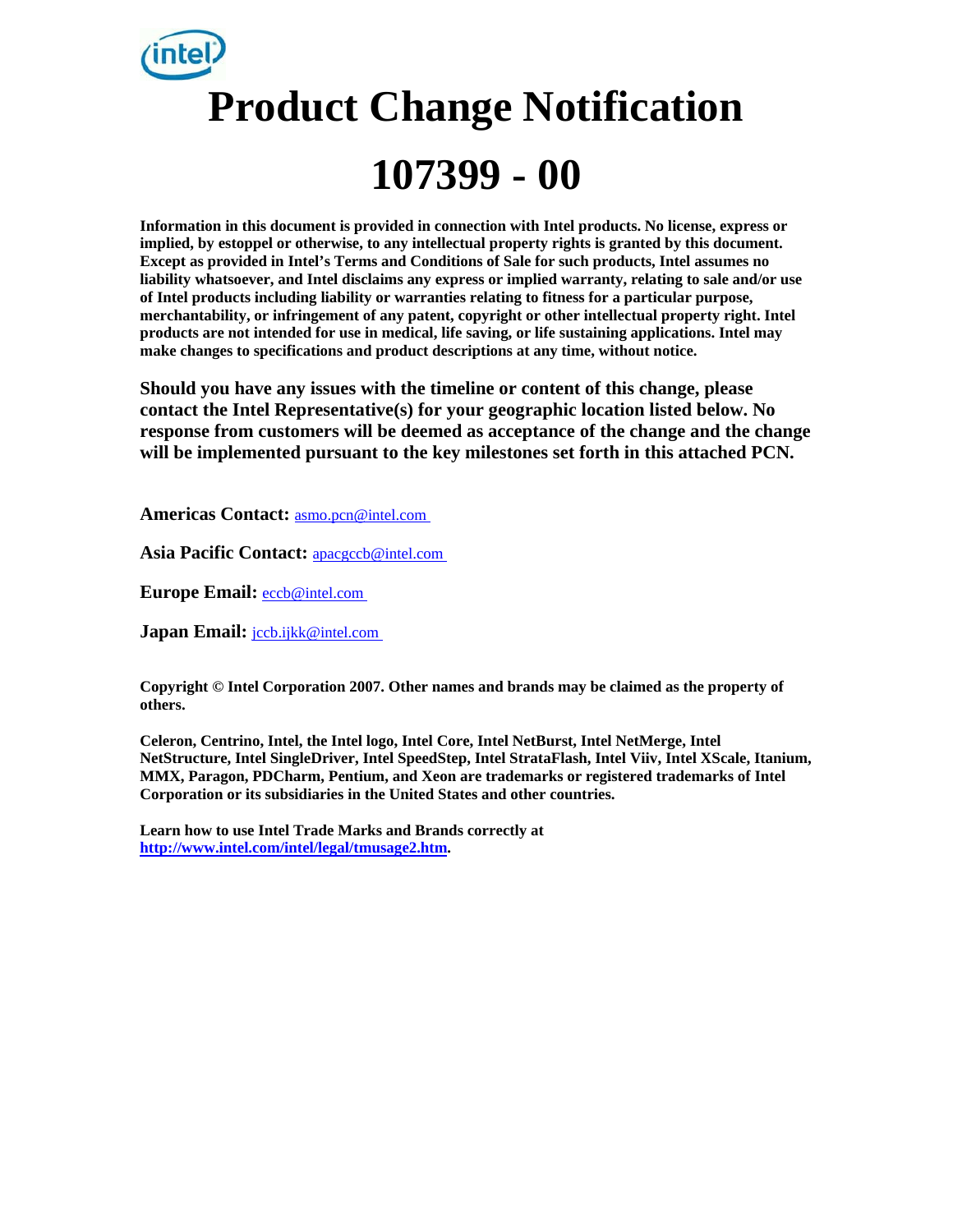

## **Product Change Notification**

**Change Notification #: 107399 - 00** 

**Change Title: Intel PRO/1000 GT Dual Port Server Adapter, (Double Barrow II LF OEM Generic), PRO/1000 MT Dual Port Server Adapter, (Double Barrow OEM Generic), PRO/1000 MF Dual Port Server Adapter, (Double Eldridge OEM Generic), PRO/1000 MF Server Adapter LX, (Baldry LX OEM Generic) PRO/1000 GT Quad Port Server Adapter, (Kingsport III LF OEM Generic), PRO/1000 PT Desktop Adapter, (Coney Island OEM Generic), PRO/100 S Server Adapter, (SouthBend II 0DES/3DES OEM Generic), and PRO/1000 MF Server Adapter, (Baldry OEM Generic)**

**PCN 107399-00** 

**Label, Product Material, Transport Media** 

**Peoples Republic of China (PRC) Environmental Friendly Use Period (EFUP) Label, Recycle Label, Peoples Republic of China (PRC) Materials Declaration Flyer, RJ45 Connector Qualification, Standardizing Common Clamshells, Standardizing Product ID Label and Standardizing 3n1 Label Size** 

#### **Date of Publication: March 27, 2007**

**Key Characteristics of the Change:**

| Label                                                                       |                |  |  |  |  |  |
|-----------------------------------------------------------------------------|----------------|--|--|--|--|--|
| <b>Product Material</b>                                                     |                |  |  |  |  |  |
| <b>Transport Media</b>                                                      |                |  |  |  |  |  |
| <b>Forecasted Key Milestones:</b>                                           |                |  |  |  |  |  |
| PRO/1000 GT Dual Port Server Adapter, (Double Barrow II LF OEM Generic)     |                |  |  |  |  |  |
| PRO/1000 MT Dual Port Server Adapter, (Double Barrow OEM Generic)           |                |  |  |  |  |  |
| Date Customer Must be Ready to Receive Post-Conversion Material:            | March 9, 2007  |  |  |  |  |  |
| PRO/1000 MF Dual Port Server Adapter, (Double Eldridge OEM Generic)         |                |  |  |  |  |  |
| PRO/1000 MF Server Adapter LX, (Baldry LX OEM Generic)                      |                |  |  |  |  |  |
| Date Customer Must be Ready to Receive Post-Conversion Material:            | March 16, 2007 |  |  |  |  |  |
| <b>PRO/1000 GT Quad Port Server Adapter, (Kingsport III LF OEM Generic)</b> |                |  |  |  |  |  |
| PRO/1000 PT Desktop Adapter, (Coney Island OEM Generic),                    |                |  |  |  |  |  |
| <b>PRO/1000 MF Server Adapter, (Baldry OEM Generic)</b>                     |                |  |  |  |  |  |
| Date Customer Must be Ready to Receive Post-Conversion Material:            | March 30, 2007 |  |  |  |  |  |
| <b>PRO/100 S Server Adapter, (SouthBend II 0DES/3DES OEM Generic)</b>       |                |  |  |  |  |  |
| Date Customer Must be Ready to Receive Post-Conversion Material:            | April 13, 2007 |  |  |  |  |  |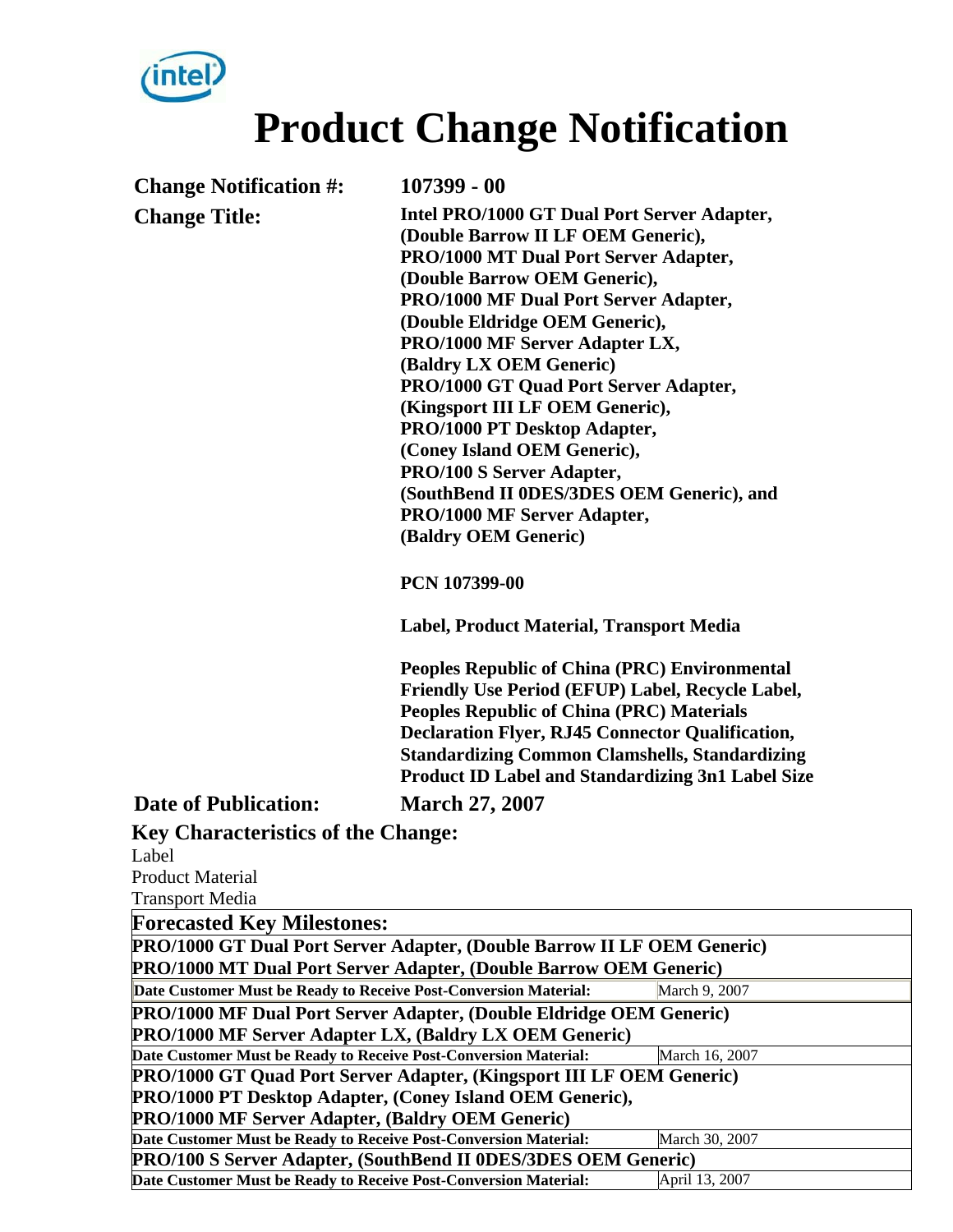#### **Description of Change to the Customer:**

**As a technology leader, Intel is making several important enhancements to its Intel® PRO Network Adapters. Intel will be implementing these changes due to recent People Republic of China (PRC) regulatory requirements, and to standardize products.** 

The Intel PRO/1000 GT Dual Port Server Adapter, (Double Barrow II LF OEM Generic), PRO/1000 MT Dual Port Server Adapter, (Double Barrow OEM Generic), PRO/1000 MF Dual Port Server Adapter, (Double Eldridge OEM Generic), PRO/1000 MF Server Adapter LX, (Baldry LX OEM Generic), PRO/1000 GT Quad Port Server Adapter, (Kingsport III LF OEM Generic), PRO/1000 PT Desktop Adapter, (Coney Island OEM Generic), PRO/100 S Server Adapter, (SouthBend II 0DES/3DES OEM Generic), and the PRO/1000 MF Server Adapter, (Baldry OEM Generic) products, as shown in the Affected Products Table within this PCN notification, will undergo the following changes:

#### **Intel will implement the following changes due to the Peoples Republic of China (PRC) RoHS Regulatory requirements:**

**Intel will add a PRC Environmental Friendly Use Period (EFUP) label on the Network Adapters:** 

- PRC requires this EFUP label for control of Pollution caused by Electronic Information Products.
- This EFUP label will be placed on the secondary side of the adapter, **as shown in the pictures below,** the EFUP label could be placed in a slightly different location based upon space constraints.This label will include a 10 year use period for all Desktop adapters, or a 20 year use period number for all Server adapters.
- The products shown in the Affected Products Table, within this PCN notification, will include this new EFUP label.

#### **PRC EFUP 10 year label**



**PRC EFUP 20 year label** 

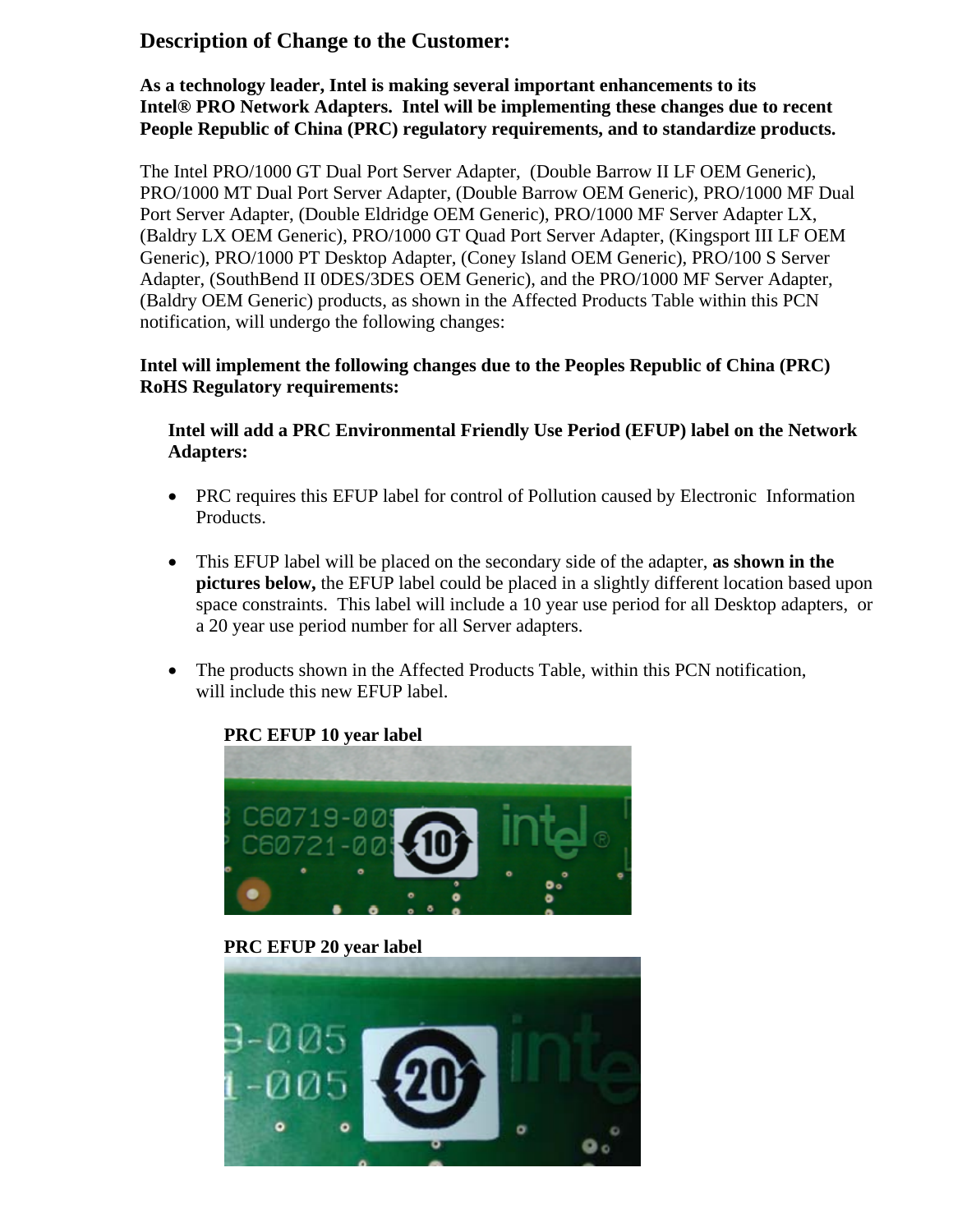**Intel will add a Recycle Label to all of the Networking Adapter cardboard boxes:** 

- Placement of this recycle label will vary based upon space constraints. **Recycle Label shown in the picture below.**
- All products shown in the Affected Products Table within this PCN notification will include this new Recycle Label.

 **Recycle Label size 45.00mm x 45.00mm, black ink** 



• **Please Note:** Some boxes could ship with this **Temporary PRC Fiber Board Label** for a short period of time, until temporary label stock is depleted. Customers might receive mixed inventory of boxes with either label attached.

**Temporary PRC Fiber Board label size 45.00mm x 45.00mm, black ink** 

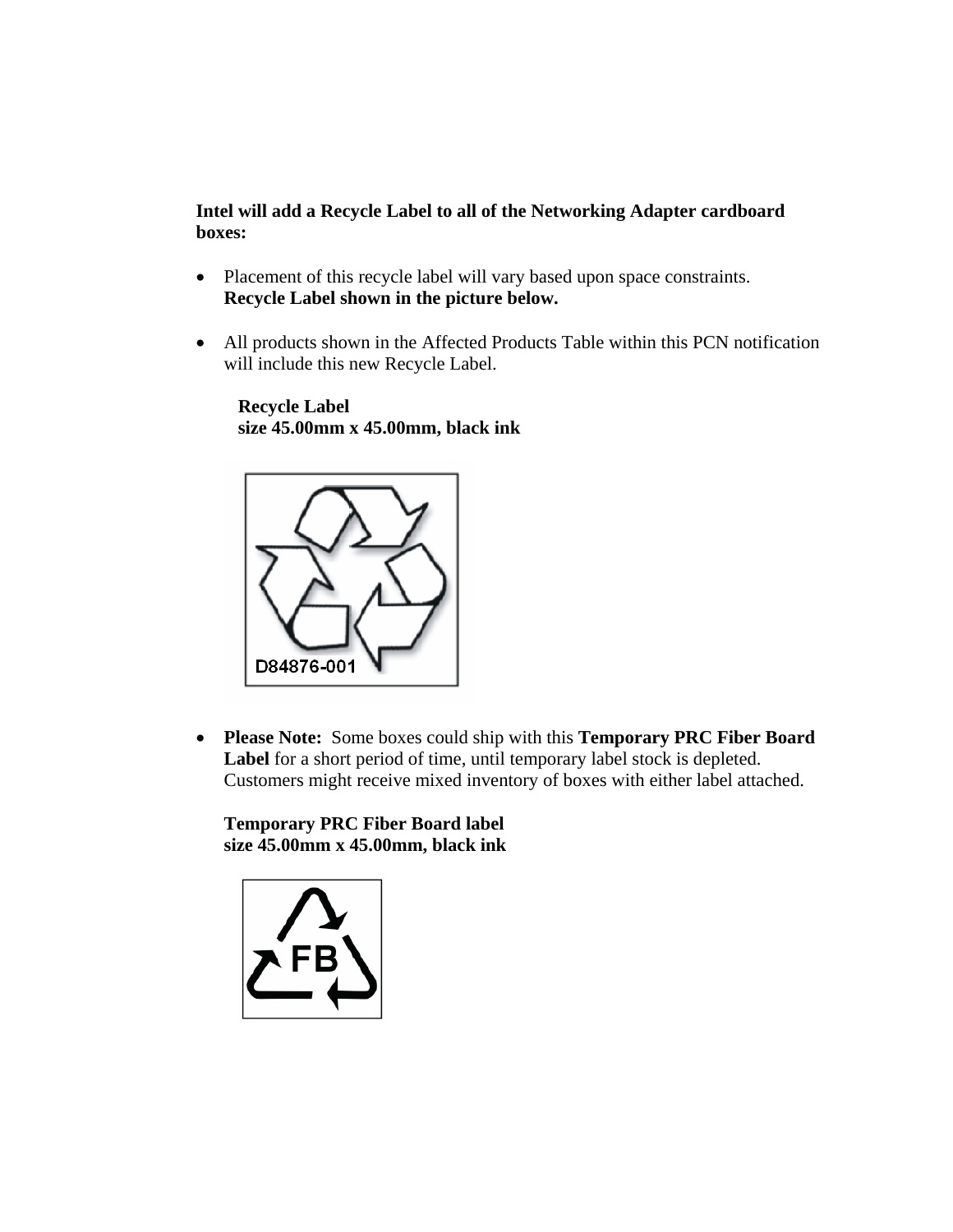#### **Intel will insert a PRC Materials Declaration Flyer into the Networking Adapter product boxes:**

- The PRC Materials Declaration Flyer contains a table, which informs the Chinese consumers that only lead (Pb) is found in the product at levels that exceed 1000 ppm at the homogeneous level. **Customers can locate the Materials Declaration Flyer from the Intel Network Connectivity Solutions site,** [http://www.intel.com/network/connectivity/solutions/rohs\\_prod.htm](http://www.intel.com/network/connectivity/solutions/rohs_prod.htm)
- The Materials Declaration Flyer will be placed into the OEM generic 20 pak SKUs only.
- The products shown in the Affected Products Table within this PCN notification will include this new Flyer.

#### **Intel is implementing the following changes in order to standardize the Networking Adapter product lines:**

#### **RJ45 Connector Qualification of Two additional Vendors:**

- As an ongoing part of Intel's manufacturing and operations processes, multiple suppliers are sought for certain commodities. Currently multiple RJ45 connector vendors are used in the Networking adapters. Two additional suppliers have been qualified, which will allow better customer service by increasing supply line flexibility.
- As in all parts and commodities that are multi-vendor sourced, specifications and functionality are equivalent to currently used parts. Quality and performance of these newly sourced RJ45 connectors are equal to current products.
- The products are noted in the Affected Products Table within this PCN notification.

#### **Standardizing Common Clamshells:**

- Intel will be standardizing the Networking adapter clamshells. The clamshell design has a firmer closure, and customers might notice a slight difference in the way the clamshell opens.
- The products shown in the Affected Products Table, within this PCN notification, will include this new clamshell design.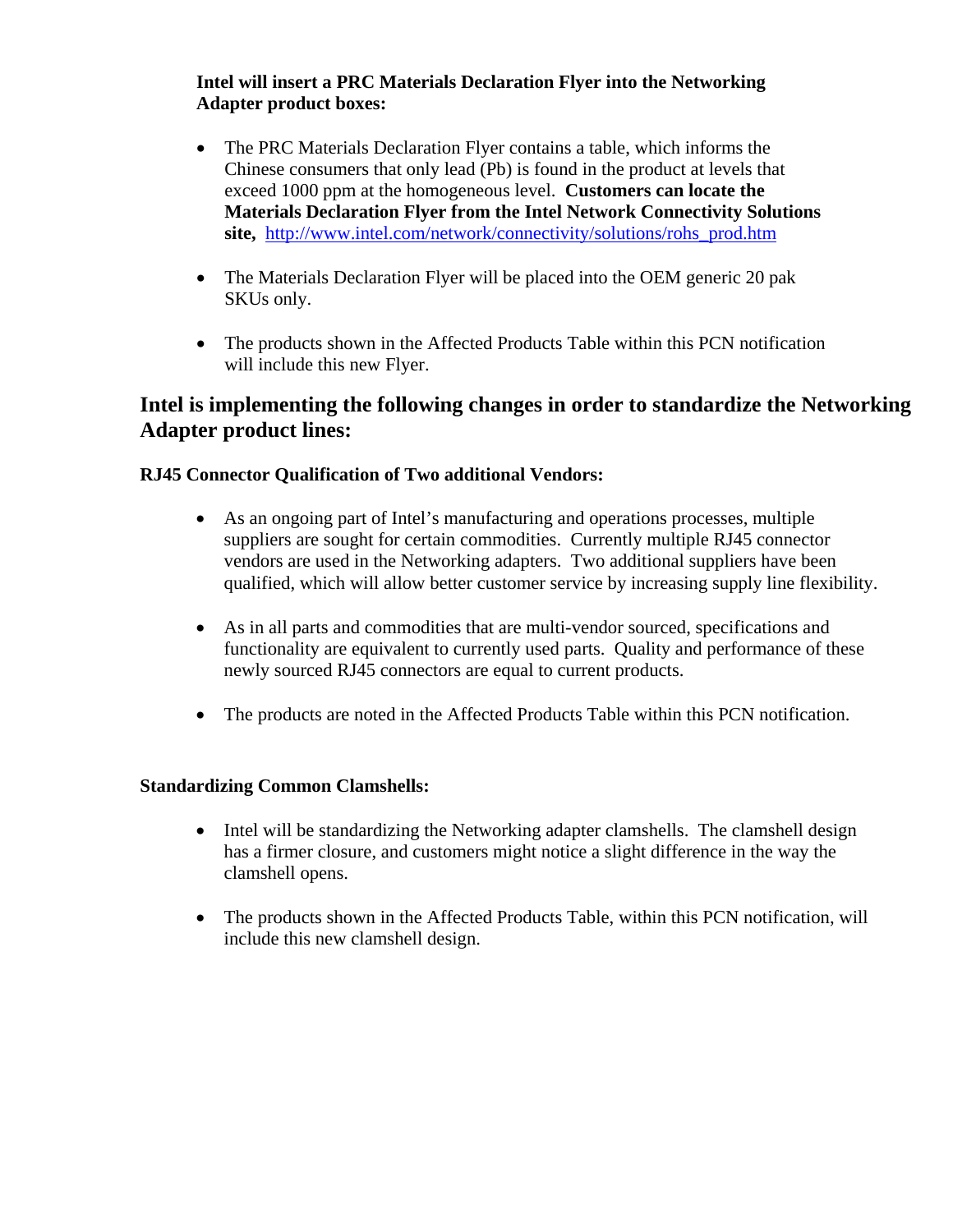#### **Standardizing Product ID Label on all Networking Adapter Products:**

- All adapter products will now include a new Product ID label on the secondary side of the adapter PB (printed board) and on the outside of the adapter Static Bag (for products which are packaged in a Static Bag). **Please see pictures below.**
- The Product ID label will no longer be placed on the Clamshell.
- The products shown in the Affected Products Table, within this PCN notification, will include the Product ID label placement change.

#### **Picture of ID Label on the Secondary Side of the adapter (example only)**



#### **Picture of ID Label on Static Bag (example only)**

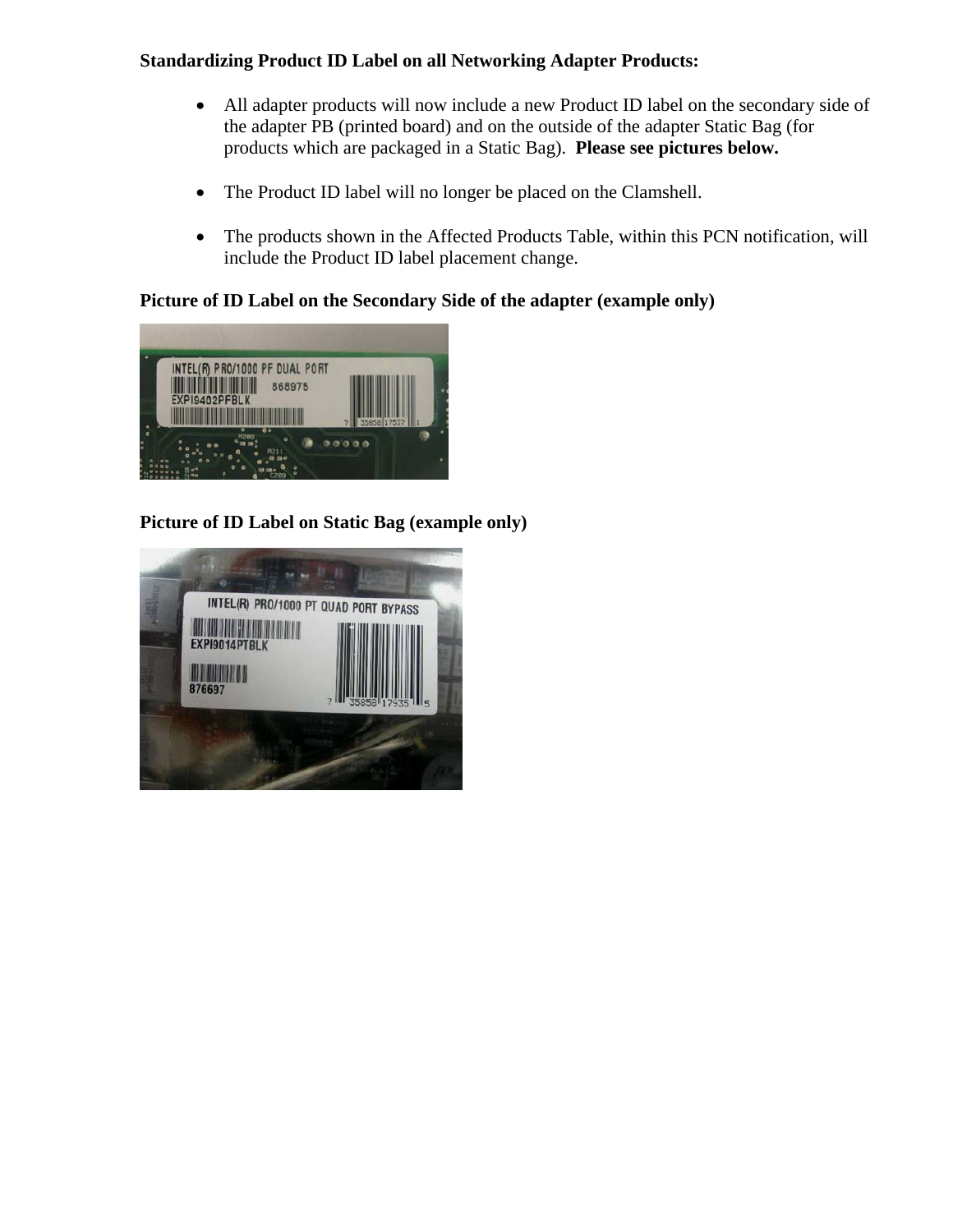#### **Standardizing 3n1 Label Size:**

- The 3n1 label, which is placed on the primary side of the adapter in the upper right hand corner, will change from either a Large label size of 2" x .25" or Small label size of 1" x .20" to a Medium label size of 1.2" x 0.20". This will not affect the label data in any way. **Please see picture below.**
- We recommend all customers enable their bar code scanners to Scanning Code 93 for the new Medium sized label.
- The products shown in the Affected Products Table, within this PCN notification, will include the new Medium 3n1 label size.

#### **Picture of Large, Small and Med sized labels (example shows size of labels only, not exact placement)**



**As a result of all changes above, the PBA (Printed Board Assembly) and TA (Top Assembly) numbers will roll, as shown within the Affected Products Table within this PCN notification. The MM (Material Master) and PC (Product Code) will not change for the affected products.** 

#### **Customer Impact of Change and Recommended Action:**

- The implementation date for all changes, on each SKU, will occur via a staggered implementation approach.
- Customers should expect to receive mixed inventory on all products until current inventory levels are depleted.
- If customers require samples, please contact your local Intel Field Sales Representative.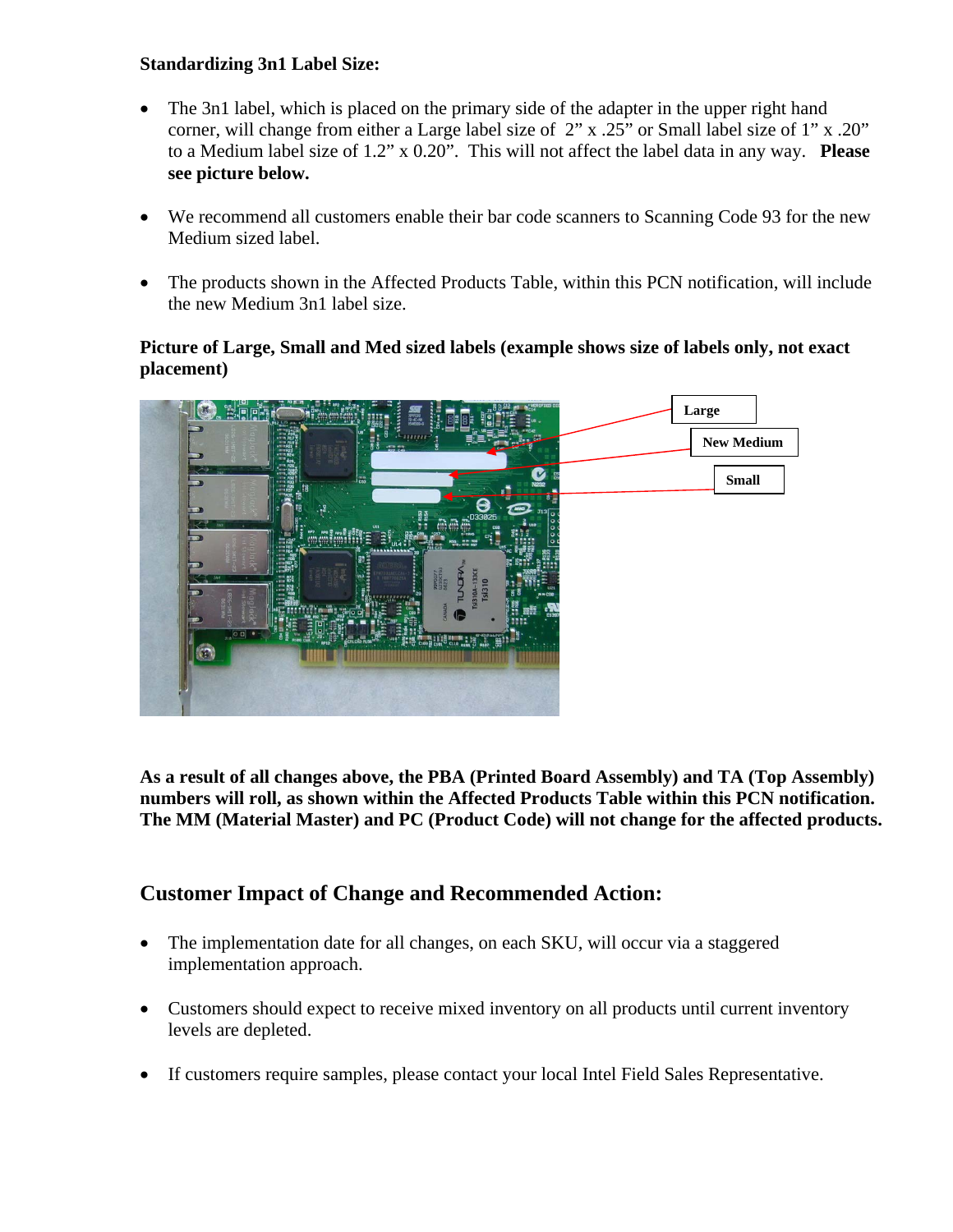| <b>Products Affected / Intel Ordering Codes:</b>                                                                 |                     |                        |                         |                         |                         |            |
|------------------------------------------------------------------------------------------------------------------|---------------------|------------------------|-------------------------|-------------------------|-------------------------|------------|
| <b>Product Name</b>                                                                                              | <b>Product Code</b> | <b>Affected</b><br>MM# | Old TA#                 | New TA#                 | Old PBA#                | New PBA#   |
| PRO/1000 GT Dual Port Server PWLA8492GTG1P20<br>Adapter, (Double Barrow II LF<br>OEM Generic)                    |                     | 869191                 | C96965-005              | C96965-006              | C82381-007              | C82381-008 |
| PRO/1000 GT Dual Port Server<br>Adapter, (Double Barrow II LF<br><b>OEM Generic Low Profile)</b>                 | PWLA8492GTG1L20     | 869193                 | C96928-002              | C96928-003              | D <sub>19691</sub> -002 | D19691-003 |
| PRO/1000 GT Dual Port Server PWLA8492GTG2P20<br>Adapter, (Double Barrow II LF<br>OEM Generic)                    |                     | 885486                 | D70178-002              | D70178-003              | D63783-003              | D63783-004 |
| PRO/1000 GT Dual Port Server PWLA8492GTG2L20<br>Adapter, (Double Barrow II LF<br><b>OEM Generic Low Profile)</b> |                     | 885972                 | D70595-002              | D70595-003              | D70466-002              | D70466-003 |
| PRO/1000 MT Dual Port Server PWLA8492MTG2P20<br>Adapter, (Double Barrow OEM<br>Generic)                          |                     | 853671                 | C <sub>40215</sub> -003 | C40215-004              | C36649-002              | C36649-003 |
| PRO/1000 MT Dual Port Server PWLA8492MTG2L20<br>Adapter, (Double Barrow OEM<br>Generic Low Profile)              |                     | 853670                 | C40222-003              | C40222-004              | C36650-002              | C36650-003 |
| PRO/1000 MT Dual Port Server PWLA8492MTG3P20<br>Adapter, (Double Barrow OEM<br>Generic)                          |                     | 856114                 | C48910-002              | C48910-003              | C49882-002              | C49882-003 |
| PRO/1000 MT Dual Port Server PWLA8492MTG3L20<br>Adapter, (Double Barrow OEM<br>Generic Low Profile)              |                     | 856115                 | C <sub>48911</sub> -002 | C <sub>48911</sub> -003 | C49883-002              | C49883-003 |
| PRO/1000 MF Dual Port Server PWLA8492MFG3P20<br>Adapter, (Double Eldridge OEM<br>Generic)                        |                     | 856117                 | C <sub>48913</sub> -002 | C48913-003              | C49735-002              | C49735-003 |
| PRO/1000 MF Dual Port Server PWLA8492MFG3L20<br>Adapter, (Double Eldridge OEM<br>Generic Low Profile)            |                     | 856116                 | C <sub>48912-002</sub>  | C48912-003              | C49736-002              | C49736-003 |
| PRO/1000 MF Server Adapter<br>LX, (Baldry LX OEM Generic)                                                        | PWLA8490LXG1P20     | 845712                 | A90851-003              | A90851-004              | C49741-002              | C49741-003 |
| PRO/1000 GT Quad Port Server PWLA8494GTG1P20<br>Adapter,<br>(Kingsport III LF OEM Generic)                       |                     | 869708                 | C99072-004              | C99072-005              | D30273-004              | D30273-005 |
| PRO/1000 PT Desktop Adapter, EXPI9300PTG2P20<br>(Coney Island OEM Generic)                                       |                     | 881985                 | D50121-003              | D50121-004              | D50038-003              | D50038-004 |
| PRO/100 S Server Adapter,<br>(SouthBend II ODES<br>OEM Generic)                                                  | PILA8470D0G1P20     | 839561                 | A70986-004              | A70986-005              | A70564-004              | A70564-005 |
| PRO/100 S Server Adapter,<br>(SouthBend II 3DES<br>OEM Generic)                                                  | PILA8470D3G1P20     | 835046                 | A52713-004              | A52713-005              | A43917-005              | A43917-006 |
| PRO/100 S Server Adapter,<br>(SouthBend II 3DES<br><b>OEM Generic Low Profile)</b>                               | PILA8470D3G1L20     | 835041                 | A52714-004              | A52714-005              | A44064-004              | A44064-005 |
| PRO/1000 MF Server Adapter,<br>(Baldry OEM Generic)                                                              | PWLA8490MFG1P20     | 844793                 | A85394-003              | A85394-004              | C48615-002              | C48615-003 |
| PRO/1000 MF Server Adapter,<br>(Baldry OEM Generic Low<br>Profile)                                               | PWLA8490MFG1L20     | 844792                 | A85390-003              | A85390-004              | C49739-002              | C49739-003 |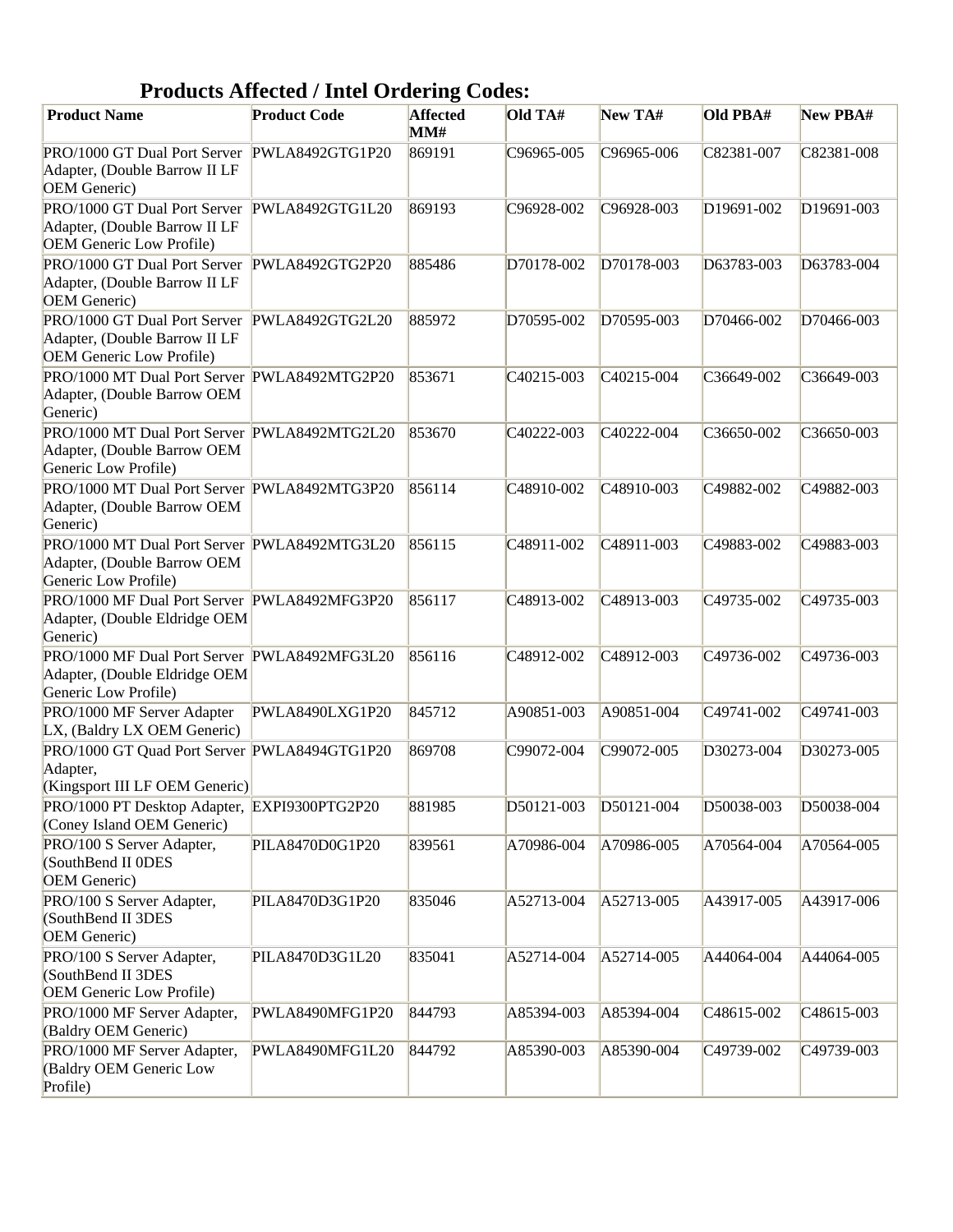| <b>Product Name</b>                                                                                              | <b>Product Code</b>    | <b>Affected MM# Peoples</b> | <b>Republic of</b><br>China (PRC)<br>Environmental | <b>Recycle Label Peoples</b> | <b>Republic of</b><br>China (PRC)<br><b>Materials</b> |
|------------------------------------------------------------------------------------------------------------------|------------------------|-----------------------------|----------------------------------------------------|------------------------------|-------------------------------------------------------|
|                                                                                                                  |                        |                             | <b>Friendly Use</b><br>Period (EFUP)<br>label      |                              | <b>Declaration</b><br><b>Flyer</b>                    |
| PRO/1000 GT Dual Port Server PWLA8492GTG1P20 869191<br>Adapter, (Double Barrow II LF<br>OEM Generic)             |                        |                             | $\mathbf X$                                        | $\mathbf X$                  | $\mathbf X$                                           |
| PRO/1000 GT Dual Port Server PWLA8492GTG1L20 869193<br>Adapter, (Double Barrow II LF<br>OEM Generic Low Profile) |                        |                             | $\mathbf X$                                        | $\mathbf X$                  | $\mathbf X$                                           |
| PRO/1000 GT Dual Port Server PWLA8492GTG2P20 885486<br>Adapter, (Double Barrow II LF<br><b>OEM</b> Generic)      |                        |                             | $\mathbf X$                                        | $\mathbf X$                  | $\mathbf X$                                           |
| PRO/1000 GT Dual Port Server PWLA8492GTG2L20 885972<br>Adapter, (Double Barrow II LF<br>OEM Generic Low Profile) |                        |                             | $\mathbf X$                                        | $\mathbf X$                  | $\mathbf X$                                           |
| PRO/1000 MT Dual Port Server PWLA8492MTG2P20 853671<br>Adapter, (Double Barrow OEM<br>Generic)                   |                        |                             | $\mathbf X$                                        | $\mathbf X$                  | $\mathbf X$                                           |
| PRO/1000 MT Dual Port Server PWLA8492MTG2L20 853670<br>Adapter, (Double Barrow OEM<br>Generic Low Profile)       |                        |                             | $\mathbf X$                                        | $\mathbf X$                  | $\mathbf X$                                           |
| PRO/1000 MT Dual Port Server PWLA8492MTG3P20 856114<br>Adapter, (Double Barrow OEM<br>Generic)                   |                        |                             | $\mathbf X$                                        | $\mathbf X$                  | $\mathbf X$                                           |
| PRO/1000 MT Dual Port Server PWLA8492MTG3L20 856115<br>Adapter, (Double Barrow OEM<br>Generic Low Profile)       |                        |                             | $\mathbf X$                                        | $\mathbf X$                  | $\mathbf X$                                           |
| PRO/1000 MF Dual Port Server PWLA8492MFG3P20 856117<br>Adapter, (Double Eldridge OEM<br>Generic)                 |                        |                             | $\mathbf X$                                        | $\mathbf X$                  | $\mathbf X$                                           |
| PRO/1000 MF Dual Port Server PWLA8492MFG3L20 856116<br>Adapter, (Double Eldridge OEM<br>Generic Low Profile)     |                        |                             | $\mathbf X$                                        | $\mathbf X$                  | $\mathbf X$                                           |
| PRO/1000 MF Server Adapter PWLA8490LXG1P20 845712<br>LX, (Baldry LX OEM Generic)                                 |                        |                             | $\mathbf X$                                        | $\mathbf X$                  | $\mathbf X$                                           |
| PRO/1000 GT Quad Port Server PWLA8494GTG1P20 869708<br>Adapter,<br>(Kingsport III LF OEM Generic)                |                        |                             | $\mathbf X$                                        | $\mathbf X$                  | $\mathbf X$                                           |
| PRO/1000 PT esktop Adapter,<br>(Coney Island OEM Generic)                                                        | EXPI9300PTG2P20        | 881985                      | $\mathbf X$                                        | $\mathbf X$                  | $\mathbf X$                                           |
| PRO/100 S Server Adapter,<br>(SouthBend II 0DES<br>OEM Generic)                                                  | PILA8470D0G1P20        | 839561                      |                                                    | $\mathbf X$                  | $\mathbf X$                                           |
| PRO/100 S Server Adapter,<br>(SouthBend II 3DES<br>OEM Generic)                                                  | PILA8470D3G1P20        | 835046                      |                                                    | $\mathbf X$                  | $\mathbf X$                                           |
| PRO/100 S Server Adapter,<br>(SouthBend II 3DES<br>OEM Generic Low Profile)                                      | PILA8470D3G1L20        | 835041                      |                                                    | $\mathbf X$                  | $\mathbf X$                                           |
| PRO/1000 MF Server Adapter,<br>(Baldry OEM Generic)                                                              | PWLA8490MFG1P20 844793 |                             | $\mathbf X$                                        | $\mathbf X$                  | $\mathbf X$                                           |
| PRO/1000 MF Server Adapter,<br>(Baldry OEM Generic Low<br>Profile)                                               | PWLA8490MFG1L20 844792 |                             | $\mathbf{X}$                                       | $\mathbf X$                  | $\mathbf X$                                           |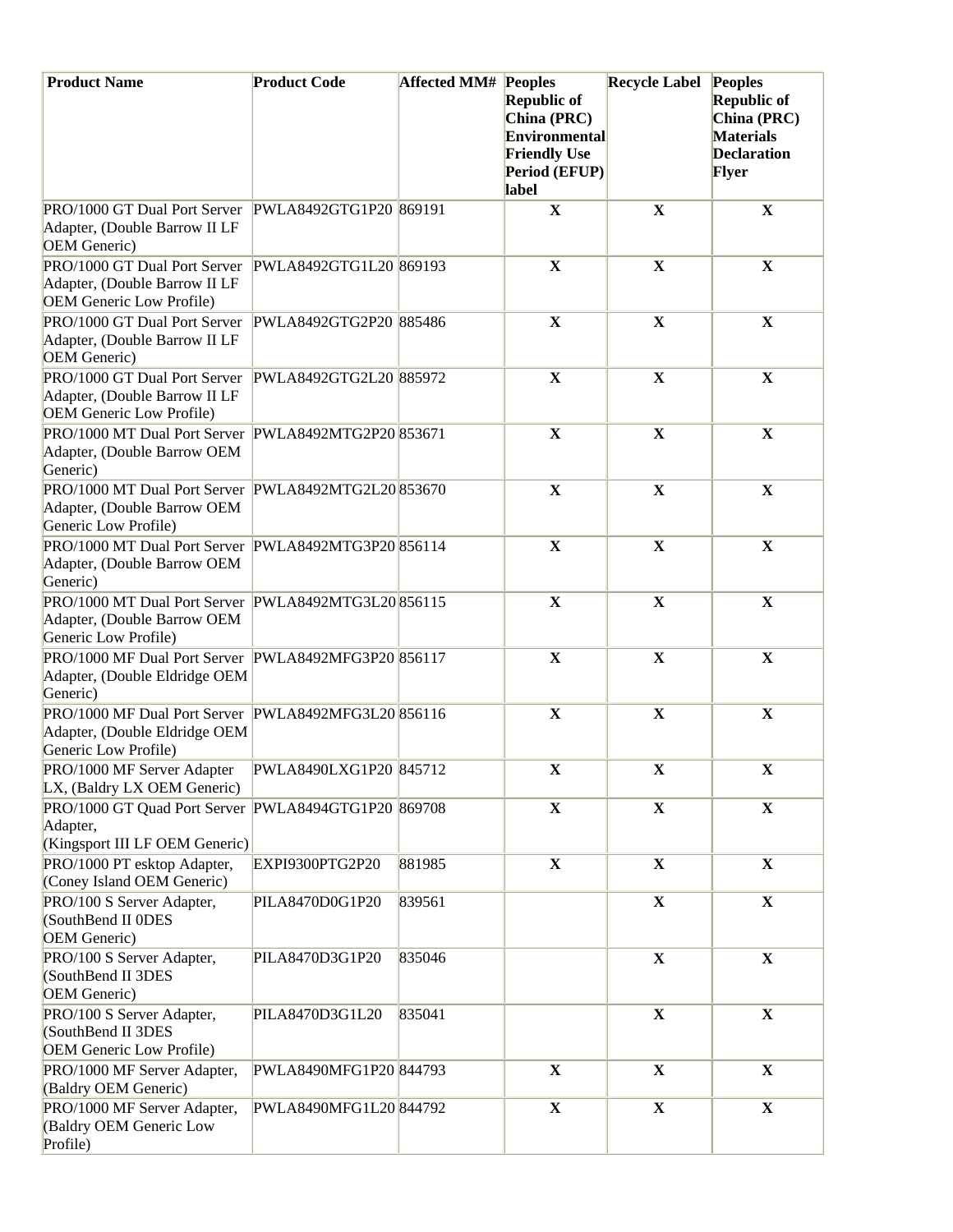| <b>Product Name</b>                                                                                                     | <b>Product Code</b>    | <b>Affected</b> | RJ45                     | Standardizing Standardizing Standardizing |                   |              |
|-------------------------------------------------------------------------------------------------------------------------|------------------------|-----------------|--------------------------|-------------------------------------------|-------------------|--------------|
|                                                                                                                         |                        | MM#             | <b>Connector</b>         | Common                                    | <b>Product ID</b> | 3n1 Label    |
|                                                                                                                         |                        |                 | Qualification Clamshells |                                           | Label             |              |
| PRO/1000 GT Dual Port Server PWLA8492GTG1P20 869191<br>Adapter, (Double Barrow II LF<br><b>OEM</b> Generic)             |                        |                 | $\mathbf X$              | $\mathbf X$                               | $\mathbf X$       | $\mathbf X$  |
| PRO/1000 GT Dual Port Server PWLA8492GTG1L20 869193<br>Adapter, (Double Barrow II LF<br><b>OEM</b> Generic Low Profile) |                        |                 | $\mathbf X$              | $\mathbf X$                               | $\mathbf X$       | $\mathbf X$  |
| PRO/1000 GT Dual Port Server PWLA8492GTG2P20 885486<br>Adapter, (Double Barrow II LF<br>OEM Generic)                    |                        |                 | $\mathbf X$              | $\mathbf X$                               |                   |              |
| PRO/1000 GT Dual Port Server PWLA8492GTG2L20 885972<br>Adapter, (Double Barrow II LF<br>OEM Generic Low Profile)        |                        |                 | $\mathbf X$              | $\mathbf X$                               |                   |              |
| PRO/1000 MT Dual Port Server PWLA8492MTG2P20 853671<br>Adapter, (Double Barrow OEM<br>Generic)                          |                        |                 | $\mathbf X$              | $\mathbf X$                               | $\mathbf X$       | $\mathbf X$  |
| PRO/1000 MT Dual Port Server PWLA8492MTG2L20853670<br>Adapter, (Double Barrow OEM<br>Generic Low Profile)               |                        |                 | $\mathbf X$              | $\mathbf X$                               | $\mathbf X$       | $\mathbf X$  |
| PRO/1000 MT Dual Port Server PWLA8492MTG3P20856114<br>Adapter, (Double Barrow OEM<br>Generic)                           |                        |                 | $\mathbf X$              | $\mathbf X$                               | $\mathbf X$       | $\mathbf X$  |
| PRO/1000 MT Dual Port Server PWLA8492MTG3L20856115<br>Adapter, (Double Barrow OEM<br>Generic Low Profile)               |                        |                 | $\mathbf X$              | $\mathbf X$                               | $\mathbf X$       | $\mathbf X$  |
| PRO/1000 MF Dual Port Server PWLA8492MFG3P20 856117<br>Adapter, (Double Eldridge OEM<br>Generic)                        |                        |                 |                          | $\mathbf X$                               | $\mathbf X$       | $\mathbf X$  |
| PRO/1000 MF Dual Port Server PWLA8492MFG3L20 856116<br>Adapter, (Double Eldridge OEM<br>Generic Low Profile)            |                        |                 |                          | $\mathbf X$                               | $\mathbf X$       | $\mathbf X$  |
| PRO/1000 MF Server Adapter<br>LX, (Baldry LX OEM Generic)                                                               | PWLA8490LXG1P20 845712 |                 |                          | $\mathbf X$                               | $\mathbf X$       | $\mathbf X$  |
| PRO/1000 GT Quad Port Server PWLA8494GTG1P20 869708<br>Adapter,<br>(Kingsport III LF OEM Generic)                       |                        |                 | $\mathbf X$              |                                           |                   | $\mathbf X$  |
| PRO/1000 PT Desktop Adapter, EXPI9300PTG2P20<br>(Coney Island OEM Generic)                                              |                        | 881985          | $\mathbf X$              | $\mathbf X$                               | $\mathbf X$       | $\mathbf X$  |
| PRO/100 S Server Adapter,<br>(SouthBend II 0DES<br>OEM Generic)                                                         | PILA8470D0G1P20        | 839561          | $\mathbf{X}$             | $\mathbf X$                               | $\mathbf{X}$      | $\mathbf{X}$ |
| PRO/100 S Server Adapter,<br>(SouthBend II 3DES<br>OEM Generic)                                                         | PILA8470D3G1P20        | 835046          | $\mathbf X$              | $\mathbf X$                               | $\mathbf{X}$      | $\mathbf{X}$ |
| PRO/100 S Server Adapter,<br>(SouthBend II 3DES<br><b>OEM</b> Generic Low Profile)                                      | PILA8470D3G1L20        | 835041          | $\mathbf X$              | $\mathbf X$                               | $\mathbf{X}$      | $\mathbf{X}$ |
| PRO/1000 MF Server Adapter,<br>(Baldry OEM Generic)                                                                     | PWLA8490MFG1P20 844793 |                 |                          | $\mathbf X$                               | $\mathbf X$       | $\mathbf{X}$ |
| PRO/1000 MF Server Adapter,<br>(Baldry OEM Generic Low<br>Profile)                                                      | PWLA8490MFG1L20844792  |                 |                          | $\mathbf X$                               | $\mathbf{X}$      | $\mathbf{X}$ |